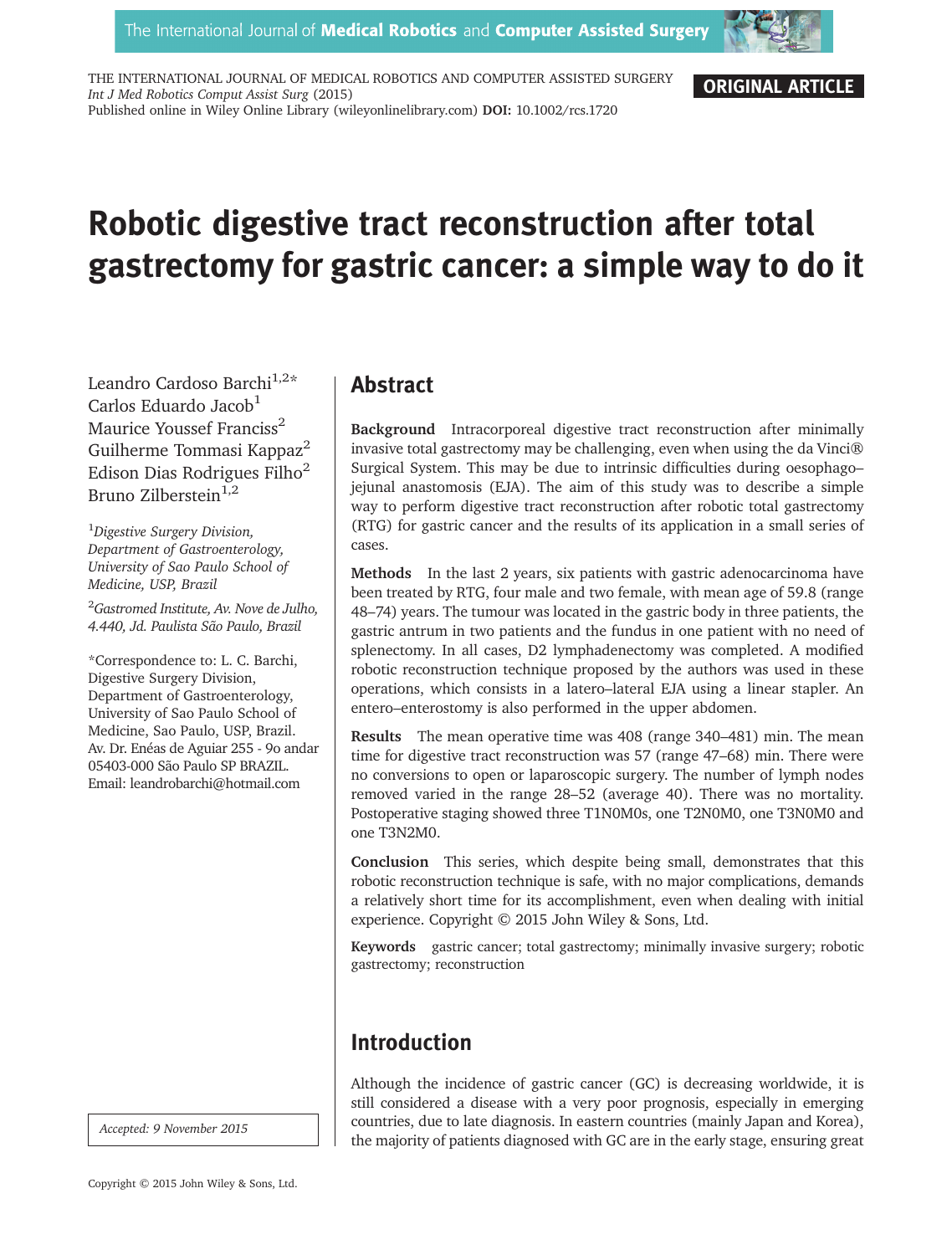possibility of cure (1). Since it was first described (2,3), laparoscopic distal gastrectomy (LDG) has been proved to be a reliable oncological approach for patientsat this stage of the disease, with all the advantages of minimally invasive (MI) access.

On the other hand, laparoscopic total gastrectomy (LTG) has not gained the same popularity as LDG, probably because of intrinsic difficulties in the surgical approach to the upper one-third of the stomach and the oesophago–gastric junction (EGJ), especially during oesophago–jejunal anastomosis (EJA) and when performing lymphadenectomy (Ly) along the nodes at the splenic hilum (station no. 10) and along the distant part of the splenic artery (station no. 11d), which must be included in D2 total gastrectomy (4). For EJA there is no standardized accepted procedure and many techniques have been reported (5,6). Most data about LTG consist of hybrid procedures, i.e. the gastric resection and Ly are done laparoscopically, while the digestive tract reconstruction is done extracorporeally, with a small incision. Total intracorporal reconstruction, although safe and feasible, might be challenging even in the most experienced hands (7).

Cadière et al. (8) introduced a robotic surgical system in 1997 to overcome the technical drawbacks of conventional laparoscopic surgery. Since then > 3000 da Vinci® Surgical System (DVSS) devices have been employed around the world, with over half a million operations done annually. To date, robotic surgery has been adopted in many fields of complex procedures of cardiac, gynaecological and urological surgery, especially for prostate cancer (9). In general surgery, precisely in GC surgery, robotic gastrectomy (RG) has been reported to be beneficial for patients, with less injury and also with compatible short-term oncological outcomes to open gastrectomy (OG) or laparoscopic gastrectomy (LG) (10,11). Hyung et al. (12) conducted a multicentre prospective study with 434 patients, comparing RG ( $n = 223$ ) versus LG  $(n = 211)$  for GC; the short-term outcomes showed similarity in both groups regarding overall complications, mortality and number of harvested lymph nodes, with longer operative time and higher costs in the robotic group. However, this study did not analyse the type of digestive tract reconstruction (intra or extracorporeal) and the method was selected on the basis of the surgeon's preference. It is possible that many patients were treated with assisted minimally invasive surgery, even in the robotic group. Performing the EJA manually (intracorporeal) would require at least two suture layers, which would certainly increase the surgical time, and to perform it extracorporeally with a small incision would increase the chance of complications in the surgical wound. For this reason, we are introducing a simple and fast way to perform robotic digestive tract reconstruction after TG for GC.

## Materials and methods

### Surgical technique

Our method for RG for GG is performed while the patient is under general anaesthesia, in a modified lithotomy position, with the legs apart and flexed slightly and with a 30° tilt-down position; the assistant is positioned between the patient's legs. After pneumoperitoneum is established, six ports are placed; a 12 mm port is placed below the patient's umbilicus for the camera, and one 8 mm left subcostal port (R3) and two low abdominal 8 mm bilateral ports (R1 and R2). A 12 mm port is placed right and below the patient's umbilicus for the assistant. Finally, a 5 mm port is placed in the subxiphoidal area for the liver retractor (Figure 1). Intracorporeal pressure is maintained at 12–15 mmHg. The gastrectomy begins with the traction of the greater curvature along the



Figure 1. Distribution of ports on the abdominal wall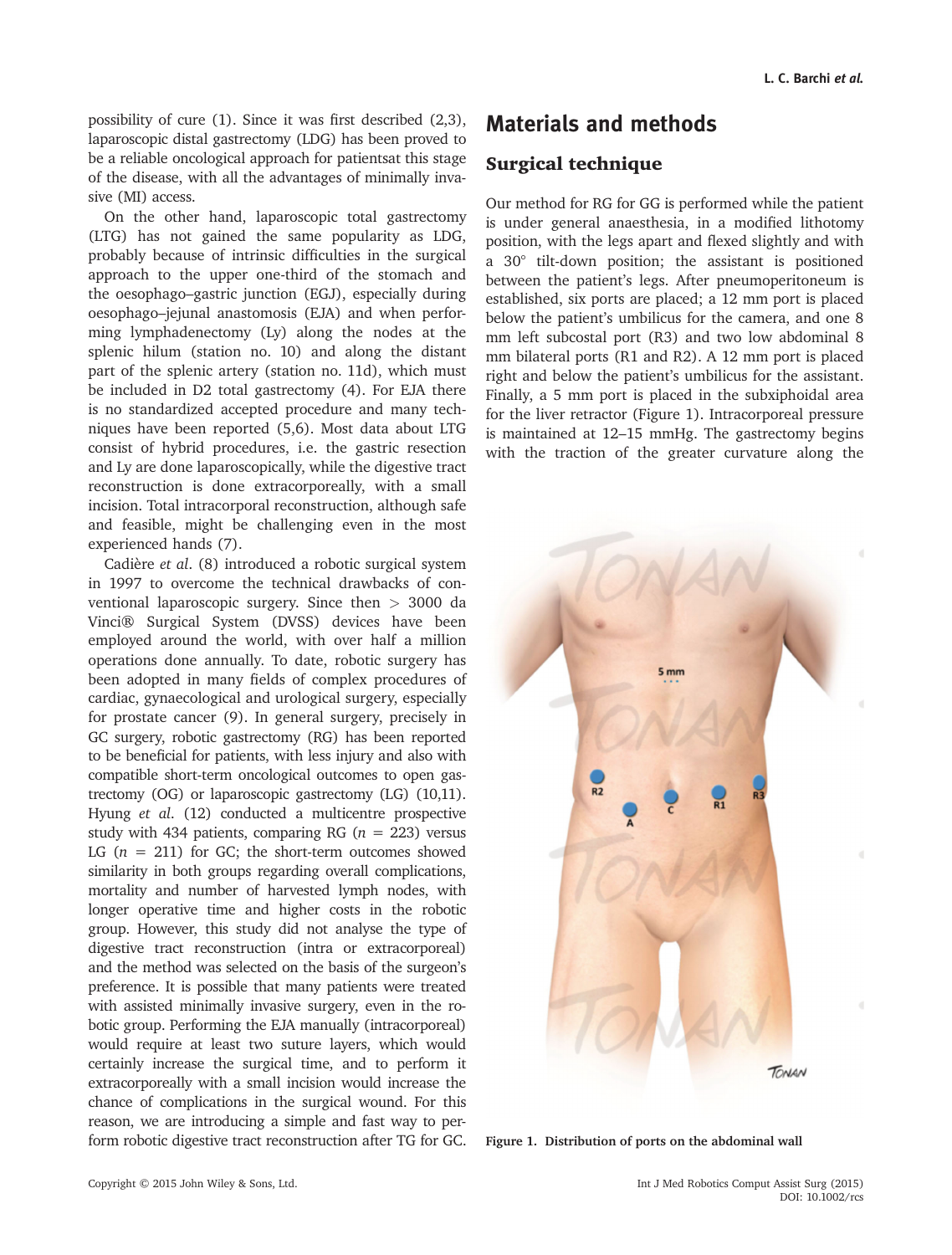#### Robotic digestive tract reconstruction after total gastrectomy

transverse colon (R3) and the dissection of the gastrocolic ligament (LN station no. 4d), carried out via R1 and R2. The infrapyloric lymph nodes (LN station no. 6) are dissected and the vessels are ligated with double clips placed by the assistant. During this exposure, lymph nodes of the mesenteric artery and vein (LN station nos 14v and 14a) can be easily removed if necessary. Strategically, after this dissection, we move through the dissection of the upper part of the duodenum to facilitate the introduction of a 60 mm endoscopic linear stapler by the assistant for duodenal transection. The reinforcement of the linear stapler is routinely performed with separated or continuous unabsorbed sero-muscular suture. The dissection of the right gastric vessels (LN station no. 5) is performed by dividing them with clips and removing the lymph nodes along the hepatic artery in the hepatoduodenal ligament (LN station no. 12a). Dissection continues on the anterior superior lymph node group along the common hepatic artery (LN no. 8a) and left gastric vessels, which are clipped and divided (LN no. 7), and the coeliac artery lymph nodes (LN no. 9). Lymphadenectomy proceeds in the direction of the splenic artery towards the splenic hilum (LN no. 11p, 11d and 10). This dissection is necessary to complete D2Ly in TG for GC and the DVSS allows a far better and easier Ly, especially in this part of the procedure, which would require a very skilled laparoscopic surgeon to accomplish it. After exposure and traction of the oesophagus with a Penrose drain, the vagal nerves are easily identified and divided. The remainder of the great omentum is released from the transverse colon (LN no. 4sb, 4sa). The oesophagus is transected by the assistant with a 60 mm linear stapler with blue cartridge. By this step, the gastric resection is completed and the specimen can be removed by a small supra-pubic Pfannenstiel incision.

#### Digestive tract reconstruction

The continuity of the digestive tract is enabled by the performance of a totally robotic Roux-en-Y diversion. To facilitate this manoeuvre, Treitz's angle is identified at 30–40 cm distal from it and a jejunal loop is identified, anchored by a Penrose drain and transposed by the assistant through the supra-mesocolic space, using a trans-mesocolic or precolic route. It is helpful if the jejunal loop is anchored by a stitch to the left lateral wall of the abdominal transected oesophagus (Figure 2). The anaesthesiologist introduces a 32 French bougie orally for easier exposure of the oesophageal stump. A 60 mm linear stapler with white cartridge is utilized to perform the latero–lateral EJA. It is very important that, in this part of the procedure, the assistant who is holding the stapler stands still while the surgeon in the console manipulates the jejunal limb and the oesophagus into the stapler (Figure 3A). After



Figure 2. Pulling up the alimentary and biliary jejunal limb to the supramesocolic space



Figure 3. Oesophago–jejunal anastomosis made with linear stapler (A) and then the enteroenteral anastomosis of the biliary and alimentary limb (B), always in the upper abdomen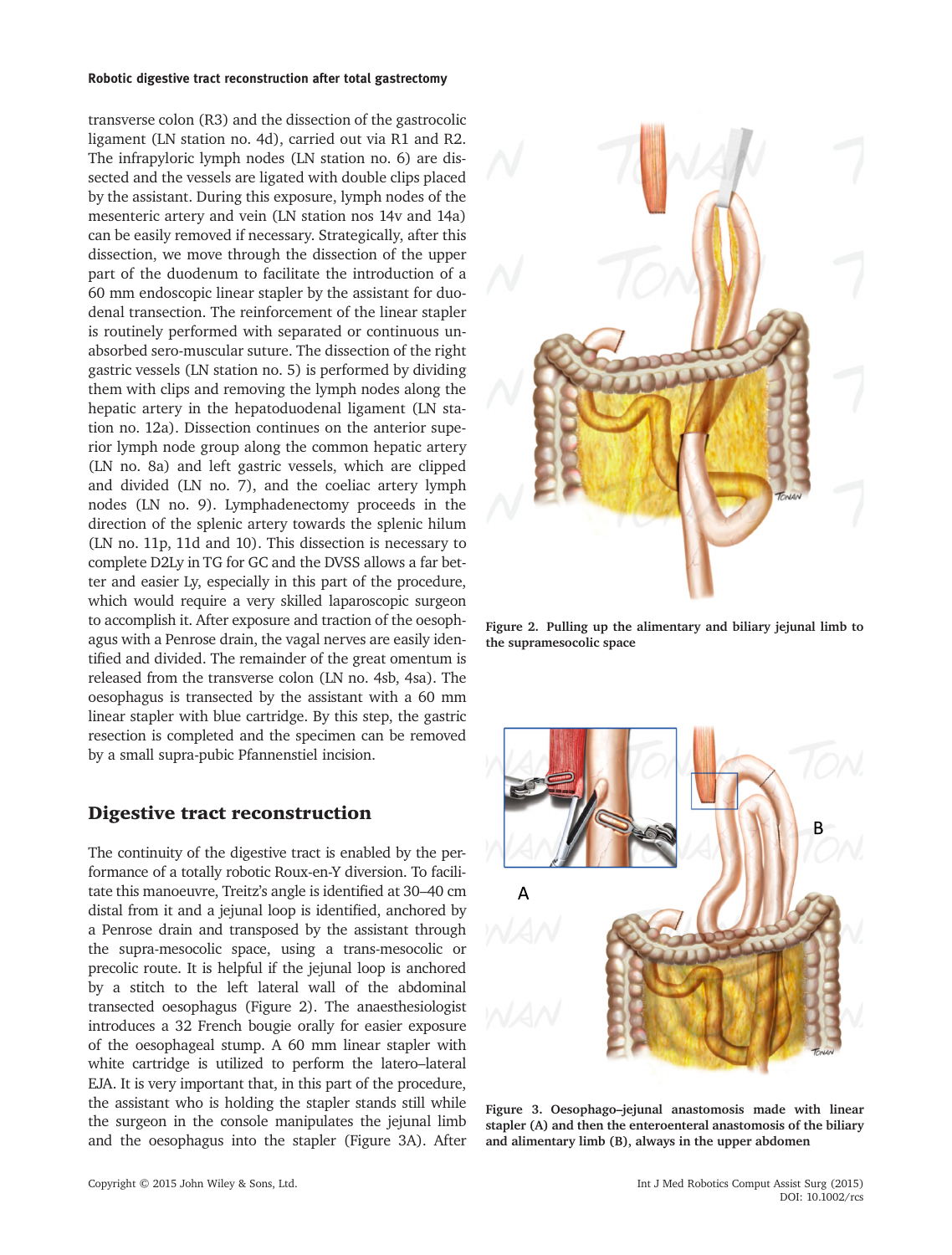completion of the mechanical anastomosis, the bougie already exposing the oesophagus is introduced into the jejunal loop to ensure the diameter of the anastomosis and facilitate the closure of the common entry hole by hand sewing with an extra-mucosal 3-0 PDS® (polydioxanone) suture. Next, an alimentary limb is isolated with a length of about 70 cm, brought into the upper abdomen, close to the biliary limb, in order to perform the jejuno– jejunostomy of the Roux-en-Y reconstruction (Figure 3B). This anastomosis is performed with a 45 mm white cartridge linear stapler, once more with the assistant holding the stapler and the surgeon on the console manipulating the bowel into the stapler. The stapler entrance is closed by hand sewing with extramucosal 3-0 PDS®. After both anastomoses have been completed, they are tested by instilling methylene blue solution through the oesophageal bougie to ensure their integrity without leaks. Once tested, the biliary and alimentary limbs are divided and separated by utilizing the linear stapler with a 45 mm white cartridge (Figure 4). In the trans-mesocolic route, the alimentary limb is tractioned and the entero–enterostomy is placed in the infra-mesocolic space. The mesenteric gap is closed with a manual interrupted suture (Figure 5). All patients receive a naso-enteral tube that is placed beyond the biliary anastomosis.

## Results

Up to now, during a 2 year period, six patients with gastric adenocarcinoma have been treated by RTG, four males



Figure 4. Transection of the biliary limb after methylene blue solution test was performed



Figure 5. Final aspect of the reconstruction of digestive continuity with Roux-en-Y diversion after total robotic gastrectomy

and two females, with mean age of 59.8 (range 48–74) years. The tumour was located in the gastric body in three patients, the gastric antrum in two patients and the fundus in one patient with no need of splenectomy. All of them received RTG with this type of digestive tract reconstruction. D2 Ly was feasible in all cases, with a mean of 40 (range 28–52) lymph nodes removed. The mean operative time was 408 (range 340–481) min. The mean time for digestive tract reconstruction was 57 (range 47–68) min. There were no conversions to open or laparoscopic surgery and the mortality rate was 0%. All patients were sent to the intensive care unit. The intra-operative and immediate postoperative evolution were uneventful except for one case of excessive haematic drainage through the drain, with no haemodynamic repercussions, where re-intervention was not needed. Postoperative staging showed three T1N0M0s, one T2N0M0, one T3N0M0 and one T3N2M0.

In the first 24 h after operation, all patients were able to walk by themselves. Enteral feeding was started on postoperative day 3 and lasted until day 7, when an oral methylene blue test was performed to confirm the integrity of the EJA. Then, in the absence of anastomotic leakage, oral feeding was started. The abdominal drains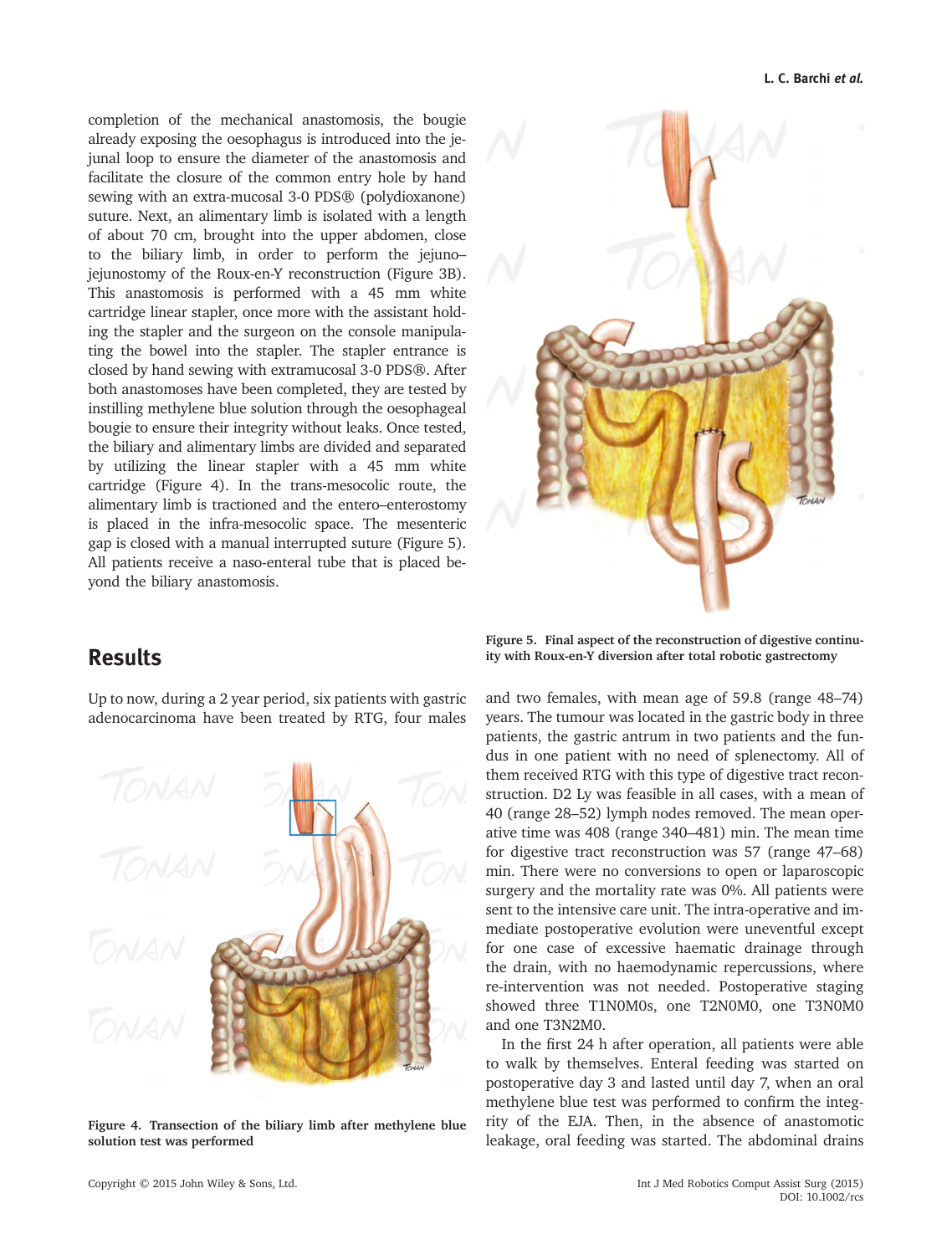were removed 48 h after oral feeding had begun. The patients were discharged between postoperative days 10 and 14.

## **Discussion**

Despite the benefit to the patient obtained by the laparoscopic approach, it is known that this pathway often causes greater physical effort and wear of the medical team, in addition to other drawbacks, e.g. the view in two dimensions. In this regard, robotic surgery has been introduced as a minimally invasive method for the treatment of GC, which is useful in many cases today, since it provides the surgeon with a more ergonomic position, wristed instruments that allow seven degrees of freedom, tremor filtering and a three-dimensional view of the surgical field.

It is clear that surgery with DVSS is safe and feasible, as this device has been designed to assist surgeons in complex laparoscopic procedures. However, unlike other cancers, e.g. prostate, lower rectal and gynaecological, the role of the DVSS in GC remains unclear (13–15). Robotic systems have been used for several years in GC surgery, especially in Korea. In data published by Yonsei University, probably the centre with the most experience with RG for cancer in the world, Woo et al. (16) compared 591 operations by laparoscopy with 236 cases operated robotically. The operative time was longer in the second group. However, the blood loss was smaller, short-term surgical results were better and oncological results were similar.

In a recent meta-analysis, Marano et al. (17) analysed 1967 patients operated for GC, with 404 RG, 718 OG and 845 LG, and concluded that RG for GC reduces intra-operative blood loss and time of postoperative hospital stay compared with LG and OG, at a cost of longer surgical time and a much more expensive budget; RG also provides an adequate oncological lymphadenectomy.

Most data on minimally invasive TG is about the safety, feasibility, morbidity/mortality and oncological outcomes (18–20). The literature is quite sparse about reconstruction methods of the digestive tract following TG, especially when it comes to robotic surgery. There are a variety of technical options, such as intra- or extracorporeal hand-sewn, circular-stapled end-to-side, linear-stapled side-to-side anastomoses, and the use of various technical adjuncts, such as OrVil® (which allows for transoral introduction of the circular stapler anvil) (5). Probably the most used in both RG and LG are hybrid procedures, where reconstruction is performed by open access with mini-laparotomy, where the EJA is made manually or using a circular stapler (21).

The circular-stapling method has been discussed in many previous reports (22,23). However, some intra-operative distress may occur by making a proper purse-string suture at the oesophageal stump and inserting an anvil into the oesophageal lumen through a mini-laparotomy, especially in obese patients. Also, several complications, such as oesophageal injury during insertion and risks of oral bacterial contamination, have been reported with use of the OrVil® system method (24).

The intracorporeal linear-stapled side-to-side EJA was first described by Uyama et al. (25) as a reconstruction method following proximal gastrectomy, and has been adapted by Zilberstein et al. (26) in digestive tract reconstruction after LTG. Shim et al. (27) compared four types of intracorporeal EJA after LTG for GC in 48 patients: a conventional anvil head method (type A), OrVil® system method (type B), a hemi-double-stapling technique with anvil head (type C) and side-to-side EJA with a linear stapler (type D) (types A, B and C using circular stapler and type D with linear stapler). Although it was a retrospective study, the results showed that the first two methods (A and B) had longer operating time  $(p < 0.05)$ ; anastomosis leakage occurred in types A, B and C but not in type D ( $p = 0.044$ ), and anastomosis stricture requiring intervention was more common in types A and B ( $p < 0.05$ ).

The type of laparoscopic anastomosis presented here may be an optional method, even in RG, that, although it is manually performed more easily than in laparoscopy, generally requires two lines of sutures, which entails a longer operating time and is demanding in terms of skill. This series, despite being small, demonstrates that this reconstruction technique is safe, with no major complications, and demands a relatively short time for its accomplishment, even when dealing with initial experience. One possible setback for using this reconstruction method is the occurrence of tumours that invade up the thoracic oesophagus, making this technique impractical. For such cases, another technique may be required, including thoracoscopic oesophagectomy.

In conclusion, robotic digestive tract reconstruction after TG for GC is technically feasible and safe when performing side-to-side EJA with a linear stapler. The high cost is still a hindrance to the large-scale use of robotics. This advanced technological platform is nothing more than a sophisticated laparoscopic working tool for more complex procedures. It is an evolution in technology and improvement of instruments that may facilitate procedures such as the EJA. The knowledge gained from laparoscopic surgery should be used and incorporated into robotic surgery, which surely will result in an improvement of outcomes obtained in the minimally invasive treatment of gastric cancer.